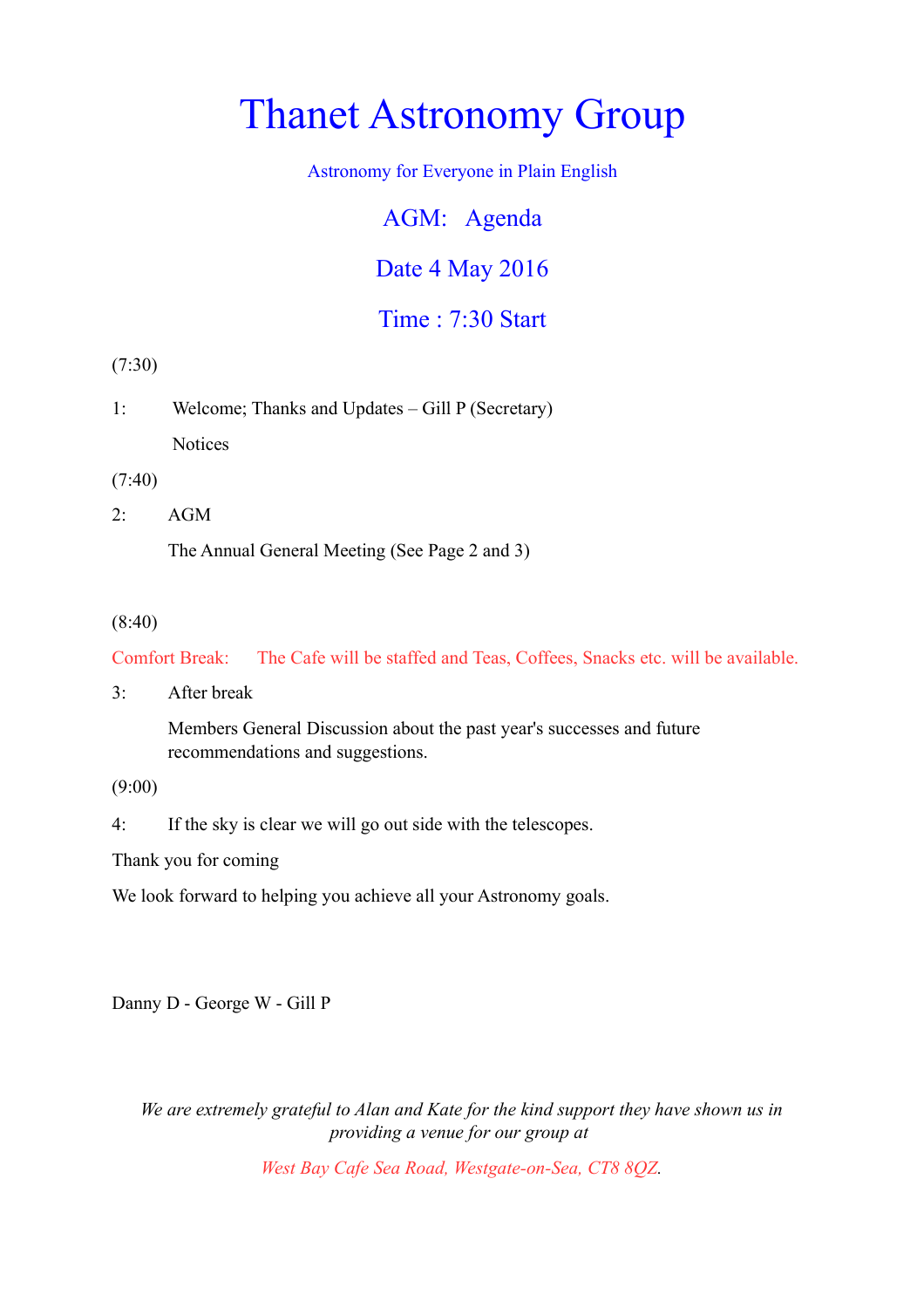# Thanet Astronomy Group

### ANNUAL GENERAL MEETING

Time - 7:40pm Date - 4 May 2016 Venue - West Bay Cafe

- 1). Opening of Meeting Danny Day (Chairman)
- 2). Apologies Gill Palmer (Secretary) List of those not present
- 3). Confirmation of Minutes of previous Annual General Meeting Propose – Second – Vote Danny Day
- 4). Presentation of Annual Reports Chairman's Report Danny Day Treasurer's Report George Ward Secretary's Report Gill Palmer Membership Secretary's Report Sheila Bull (Tracy / Janet)
- 5). Adoption of Annual Reports Propose – Second – Vote